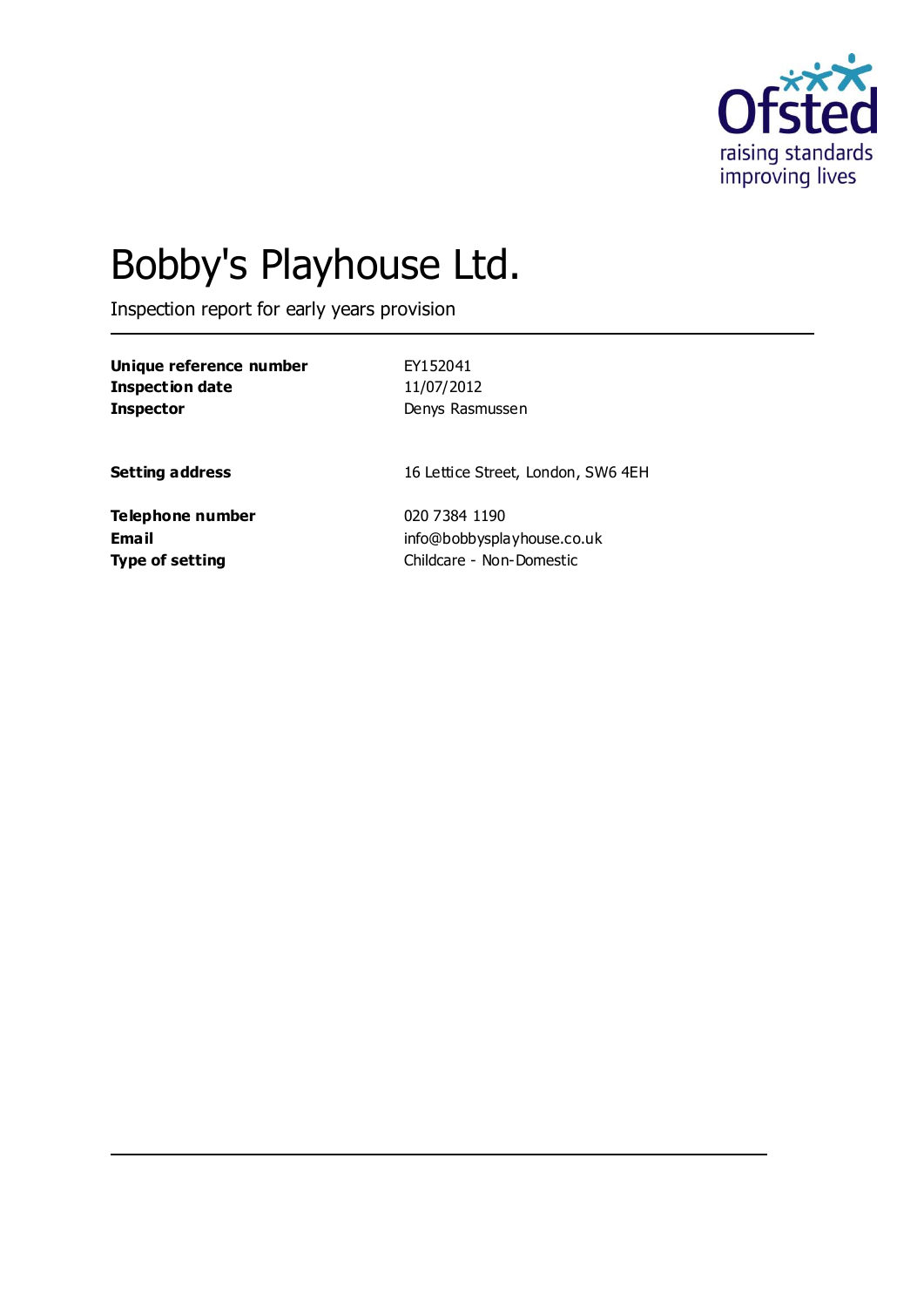The Office for Standards in Education, Children's Services and Skills (Ofsted) regulates and inspects to achieve excellence in the care of children and young people, and in education and skills for learners of all ages. It regulates and inspects childcare and children's social care, and inspects the Children and Family Court Advisory Support Service (Cafcass), schools, colleges, initial teacher training, work-based learning and skills training, adult and community learning, and education and training in prisons and other secure establishments. It assesses council children's services, and inspects services for looked after children, safeguarding and child protection.

If you would like a copy of this document in a different format, such as large print or Braille, please telephone 0300 123 1231, or email enquiries@ofsted.gov.uk.

You may copy all or parts of this document for non-commercial educational purposes, as long as you give details of the source and date of publication and do not alter the information in any way.

T: 0300 123 1231 Textphone: 0161 618 8524 E: enquiries@ofsted.gov.uk W: [www.ofsted.gov.uk](http://www.ofsted.gov.uk/)

© Crown copyright 2012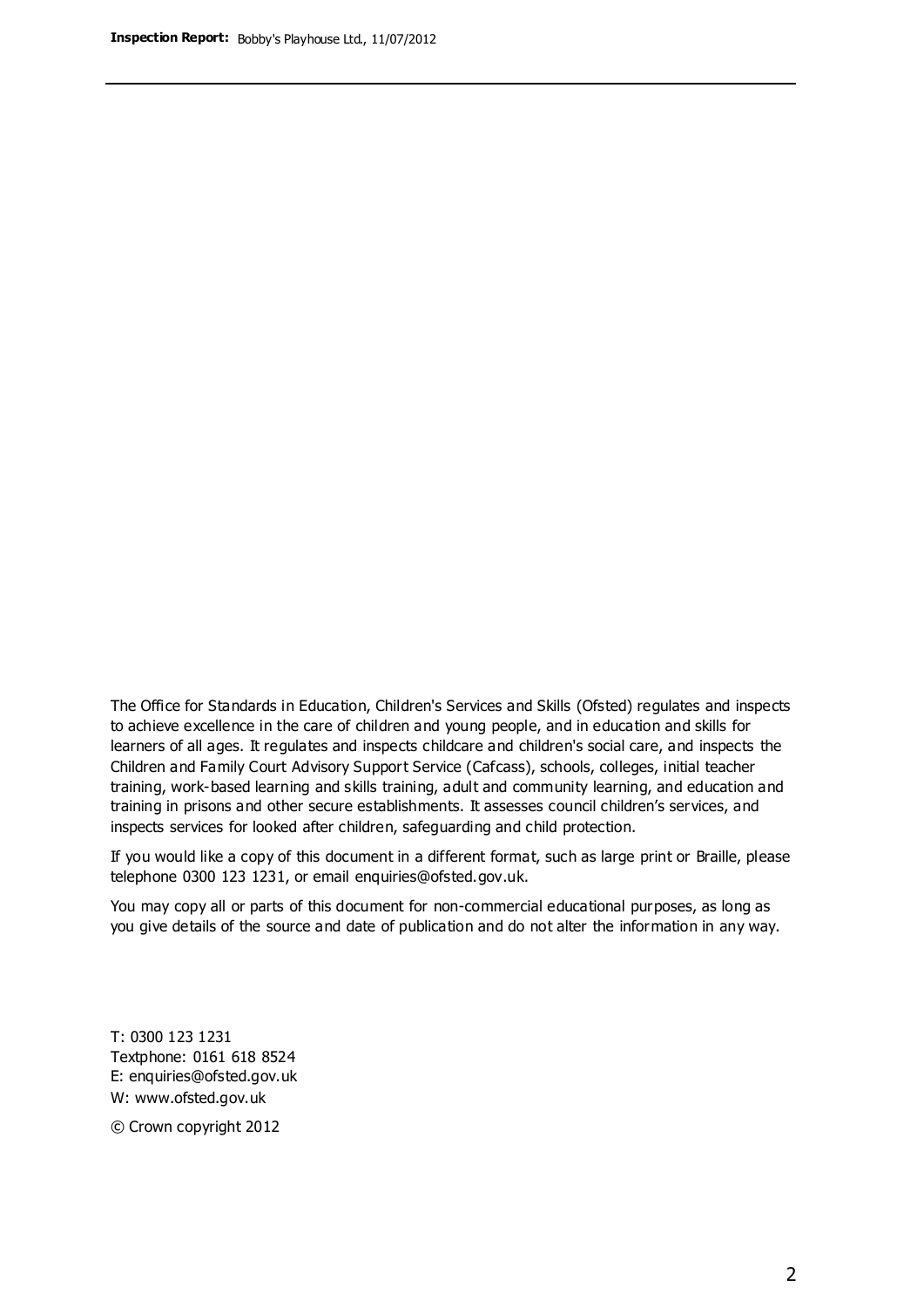# **Introduction**

This inspection was carried out by Ofsted under Sections 49 and 50 of the Childcare Act 2006 on the quality and standards of the registered early years provision. 'Early years provision' refers to provision regulated by Ofsted for children from birth to 31 August following their fifth birthday (the early years age group). The registered person must ensure that this provision complies with the statutory framework for children's learning, development and welfare, known as the *Early* Years Foundation Stage.

The provider must provide a copy of this report to all parents with children at the setting where reasonably practicable. The provider must provide a copy of the report to any other person who asks for one, but may charge a fee for this service (The Childcare (Inspection) Regulations 2008 regulations 9 and 10).

Please see our website for more information about each childcare provider. We publish inspection reports, conditions of registration and details of complaints we receive where we or the provider take action to meet the requirements of registration.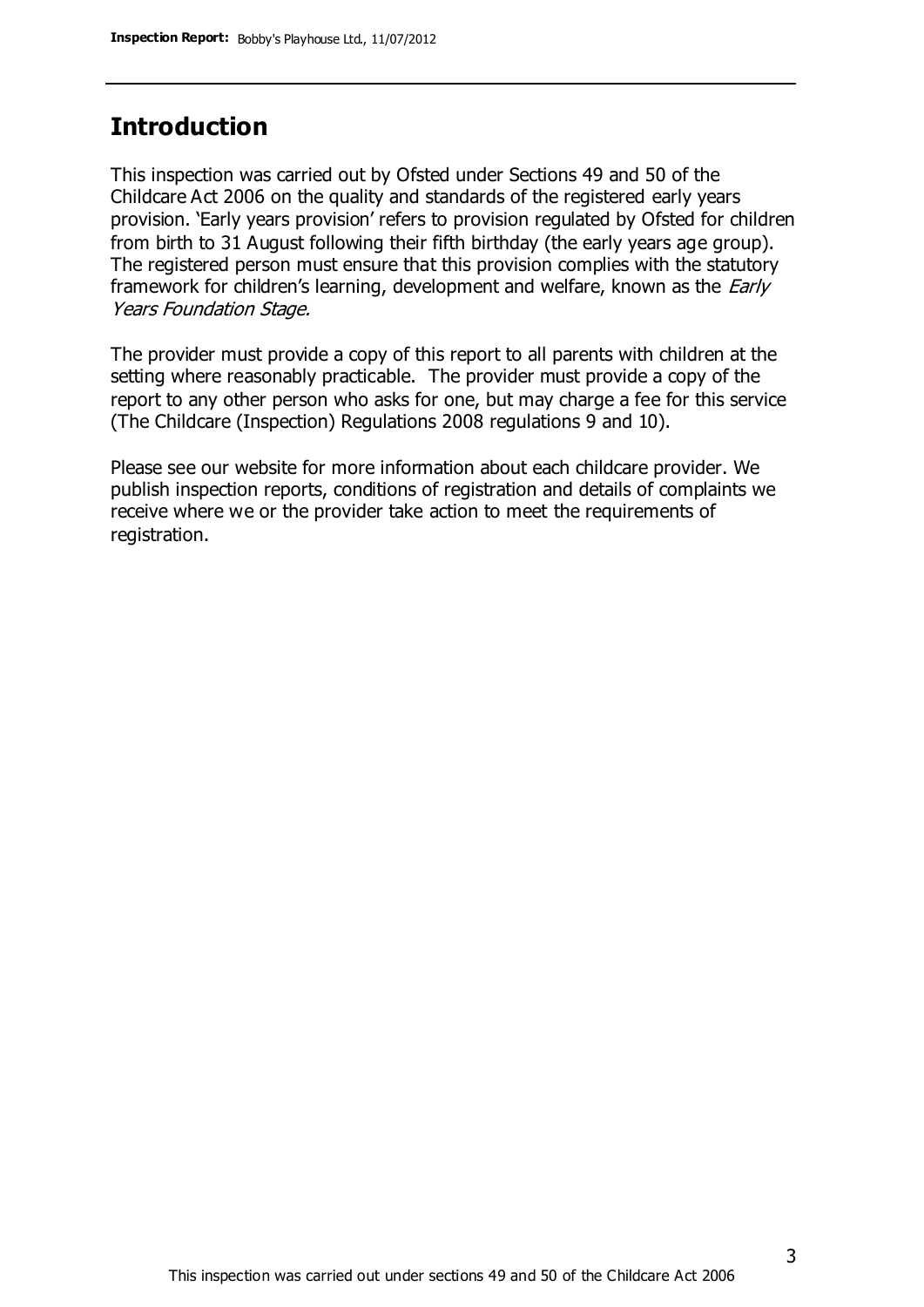# **Description of the setting**

Bobby's Playhouse has been running for 26 years and registered at this site in 2002. It is a privately owned nursery which operates from purpose built premises in Parsons Green, Fulham, in the London Borough of Hammersmith and Fulham. It comprises of eight rooms, kitchen, reception area, staff area, and the 'great hall' area which leads to an enclosed outdoor play area. A maximum of 117 children in the early years age group may attend the nursery at any one time. Of these, 63 may be aged under two years. The nursery is open each weekday for 50 weeks as they are closed for bank holidays and the week in between Christmas and New Year. The opening hours are 8am to 6.15pm. The nursery is registered on the Early Years Register. There are currently 127 children on roll aged from three months to under five years. Of these, 47 children receive funding for nursery education. The nursery supports children with special educational needs and children who are learning English as a second language. There are 38 staff. Of these, 28 have a relevant qualification and nine are in training. Four staff have Early Years Practitioner Status.

## **The overall effectiveness of the early years provision**

Overall the quality of the provision is good.

.

The nursery provides a warm, nurturing and welcoming environment where children are very well settled and happy. Babies gain an exceptionally strong sense of security. Children benefit from an extremely safe and secure environment where their welfare is successfully promoted. Overall, arrangements for engaging with parents and others are good. Generally, resources are stimulating and are used well. This supports children to make good progress in their learning and development, given their age, abilities and starting points. The nursery improvement plan identifies and prioritises actions to support the nursery to make continuous improvements.

# **What steps need to be taken to improve provision further?**

To further improve the early years provision the registered person should:

- develop further systems to include parents' contributions to their child's learning and development record.
- improve story time to encourage all children to participate by using a range of visual cues, story boards and props.
- display lists of words from different home languages, and invite parents and other adults to contribute.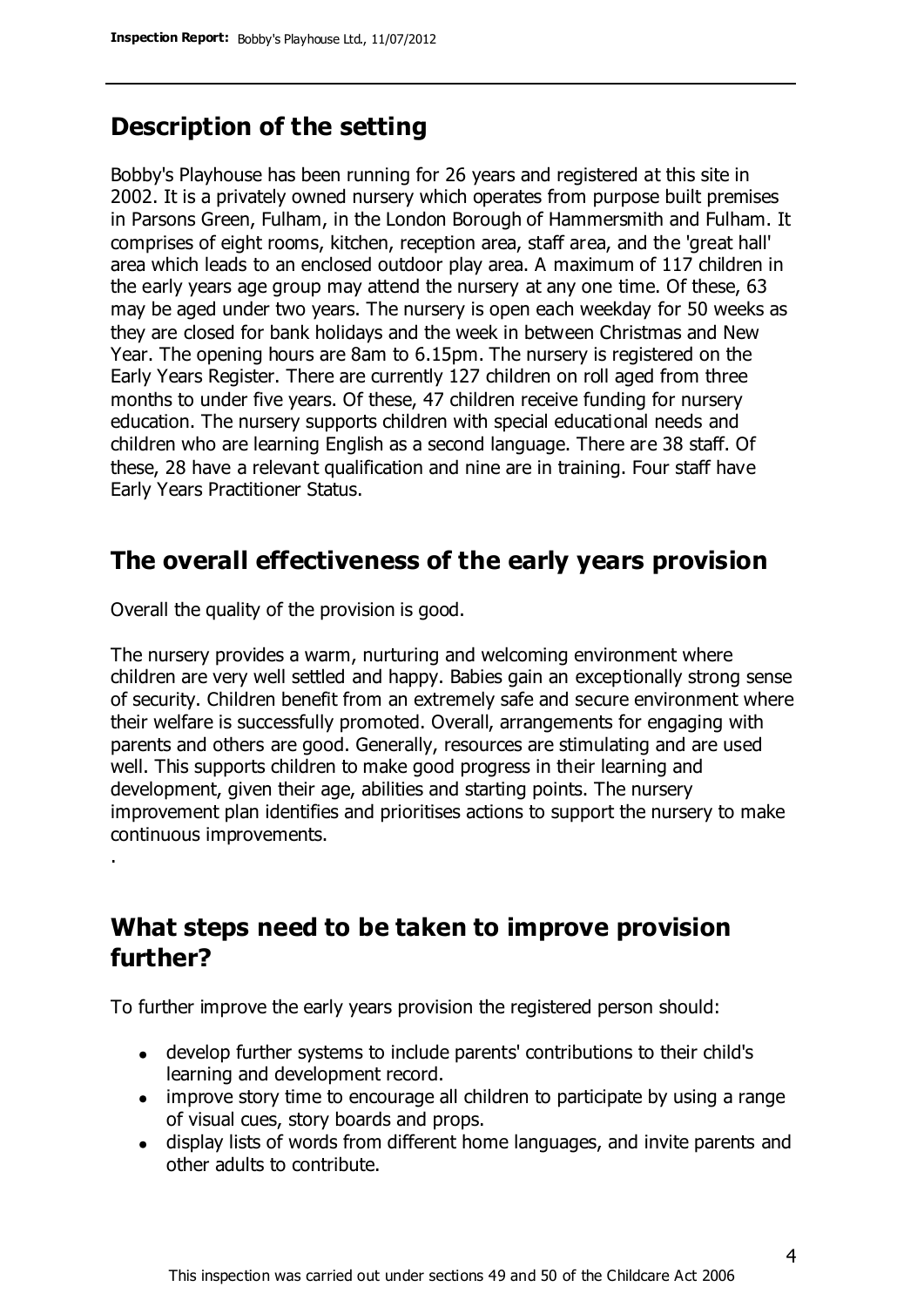# **The effectiveness of leadership and management of the early years provision**

Safeguarding children has high priority. Staff work collaboratively with other key agencies to protect children. Children are protected effectively through the close vigilance of staff and thorough risk assessments, which help minimise the risk of accidental injury. Highly effective and robust policies, vetting systems and procedures protect children's welfare extremely well. All the required records are maintained efficiently and well-qualified staff are deployed effectively in the creatively designed environment. The majority of staff have a first aid qualification, which means that children receive appropriate care in the event of an accident. Play resources are age appropriate and varied. Some depict positive images to support children's understanding of diversity. Resources are stored at a low level to enable children to make choices in their play. There is a good mix of male and female staff to promote positive role models for boys and girls. The staff liaise with other professionals such as speech and language therapists to support children's communication skills. Staff work closely with parents and discuss any concerns so that children get the support they need early on. Staff speak a variety of languages which supports children's home languages well. However, the environment is not fully exploited to display words from different home languages to support all children's literacy skills.

The senior staff have a good understanding of the provision and a clear sense of purpose about what they want to achieve. Staff attend regular training and are supported to improve their qualifications. Regular staff meetings are used for discussion about practice and to identify any further improvements that will improve outcomes for children. For example, cooking activities are used to promote healthy eating and the room layout was changed to better meet children's needs. The nursery has met the recommendations made at the previous inspection. The children's portfolios now include their future learning needs and this informs the planning. However, parent's contributions are not yet included in their child's learning and development record. Children and parents are warmly greeted on arrival in the reception area and an informative notice board offers relevant information to parents about the nursery. Parents are given a prospectus and a copy of the nurseries policies and procedures. Parents have daily discussions with their child's key person to share information to support consistency of care and education. Children settle into nursery life gradually and parents are encouraged to attend 'cup of tea week'. This is when children stay for small periods and parents and staff get to know one another. Parents are very happy with the service. They comment about the 'approachable, kind and caring staff' and that their children are 'well looked after' in the 'very safe environment'. They report that their children are progressing well particularly in 'speech, confidence and social skills'.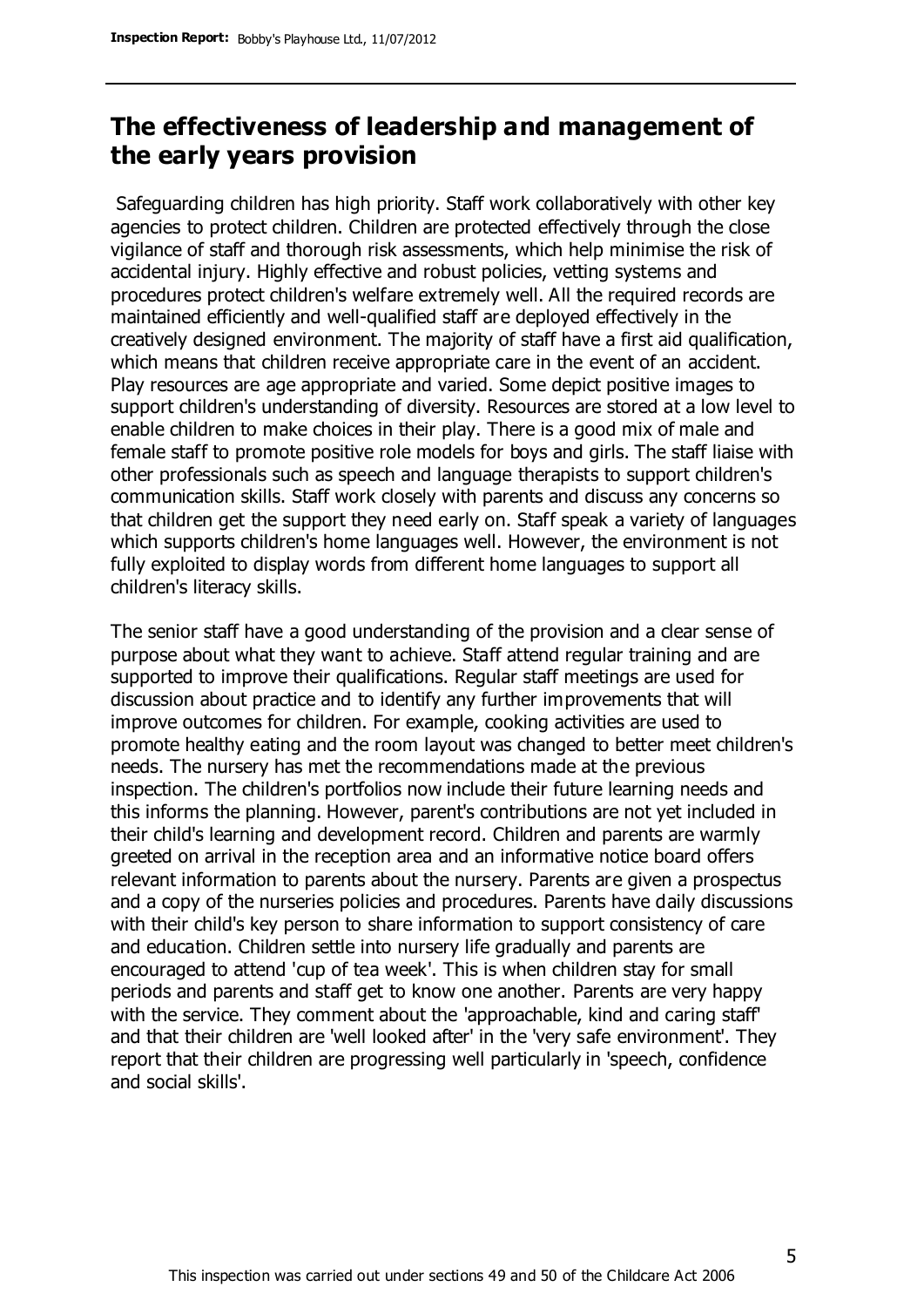# **The quality and standards of the early years provision and outcomes for children**

Staff have a secure understanding of the Early Years Foundation Stage. They use their observations of the children to understand their current development and to plan for their future learning. They use their key person system to good effect to support children's emotional well-being. This enables children to settle very well into nursery life. Children enjoy warm and purposeful interaction with staff who encourage them to make independent choices and decisions. Babies confidently explore their surroundings because they are happy, safe and secure. They build close attachments to their key person who encourages them to take risks and develop confidence with skills such as pulling themselves up and climbing over soft play. Babies make choices in their play when they pull out the boxes from the shelves to play with the contents. They respond to praise and claps from their key person. This increases their confidence and self-assurance and helps them learn they are special and clever. Babies show their emotions, for example, smile and laugh when happy and move arms up and down in excitement. High quality interaction and exemplary organisation of routines help babies and very young children to gain an exceptionally strong sense of security.

The staff are gentle and supportive with realistic boundaries which encourages the children to behave well and play harmoniously together. They learn to take turns when playing games and share equipment. Children learn to keep themselves safe when they carefully and skilfully manage the stairs and practise fire evacuation. They are extremely confident and competent in communicating their thoughts. For example, discussing the nursery fish that died and how they felt about this. Children adopt good personal hygiene routines supported by visual prompts in the bathroom. Children eat healthy meals and snacks and engage in activities to support their understanding of healthy eating. Daily physical exercise is an important part of the children's routine. The 'great hall' is used to good effect providing a large space for children to engage in physical play and giving direct access to an outdoor space. Children enjoy games such as the 'parachute game' and practising their ball skills. They manoeuvre wheeled toys and skilfully practise their balancing skills. Toddlers settle quickly at activities and repeat activities confidently to consolidate their skills. For example, spending a lot of time completing a puzzle, taking out the pieces and putting them back again. Children are praised for their achievements and proudly show their work. They make up stories when drawing pictures, using their imagination well.

There are a good variety of resources to encourage sorting, counting and matching and to make and recognise shapes and patterns. Children in the pre-school enjoy playing games together well supported by staff. For example, they take turns to find the shape that matches their chart and use glue sticks carefully to stick the shape beside the corresponding picture. They are confident mark makers, labelling their own work and some children write their own names. Children have good access to books and enjoy story time. However, sometimes story time does not engage all children effectively. Children take part in worthwhile activities to understand the world around them. For example, they made a cous cous salad by mixing the beans, tomatoes, sweet corn and peas. They counted, measured,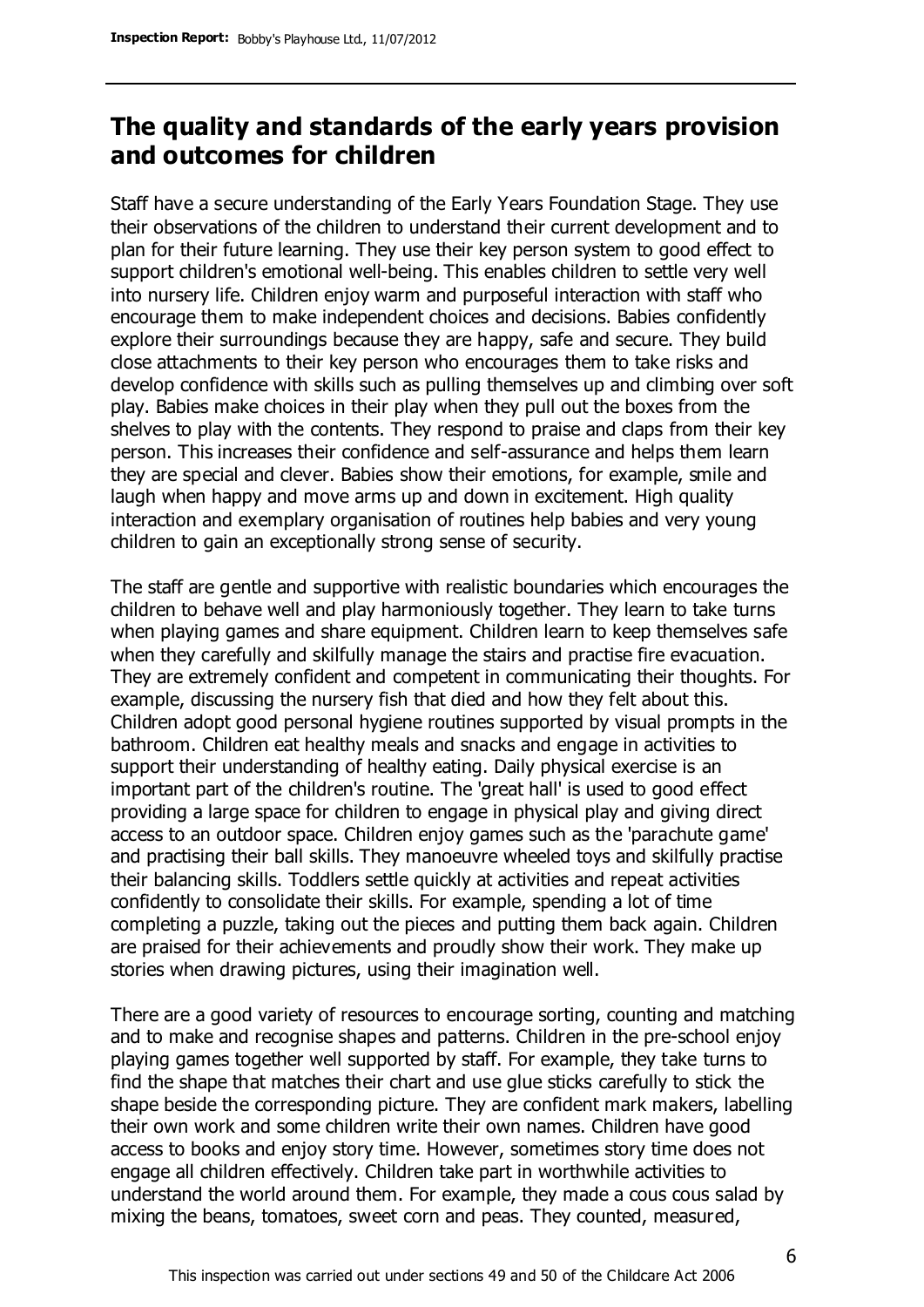talked about the different colours and textures and tasted new foods learning about where it comes from. They point out where they went on holiday or where their family is living on the large world map. The floor map teaches children about the continents and they play games with a train track going around the world taking people out of the 'people bag' to place in different continents. Children's skills in art and design are supported through access to a good range of materials and engaging in activities such as making a dinosaur jungle by cutting, painting, sticking and using clay. Children learn about nature when they plant seeds in pots and in the garden and discuss the weather and the seasons. Children thoroughly enjoy their time at nursery playing with their friends.